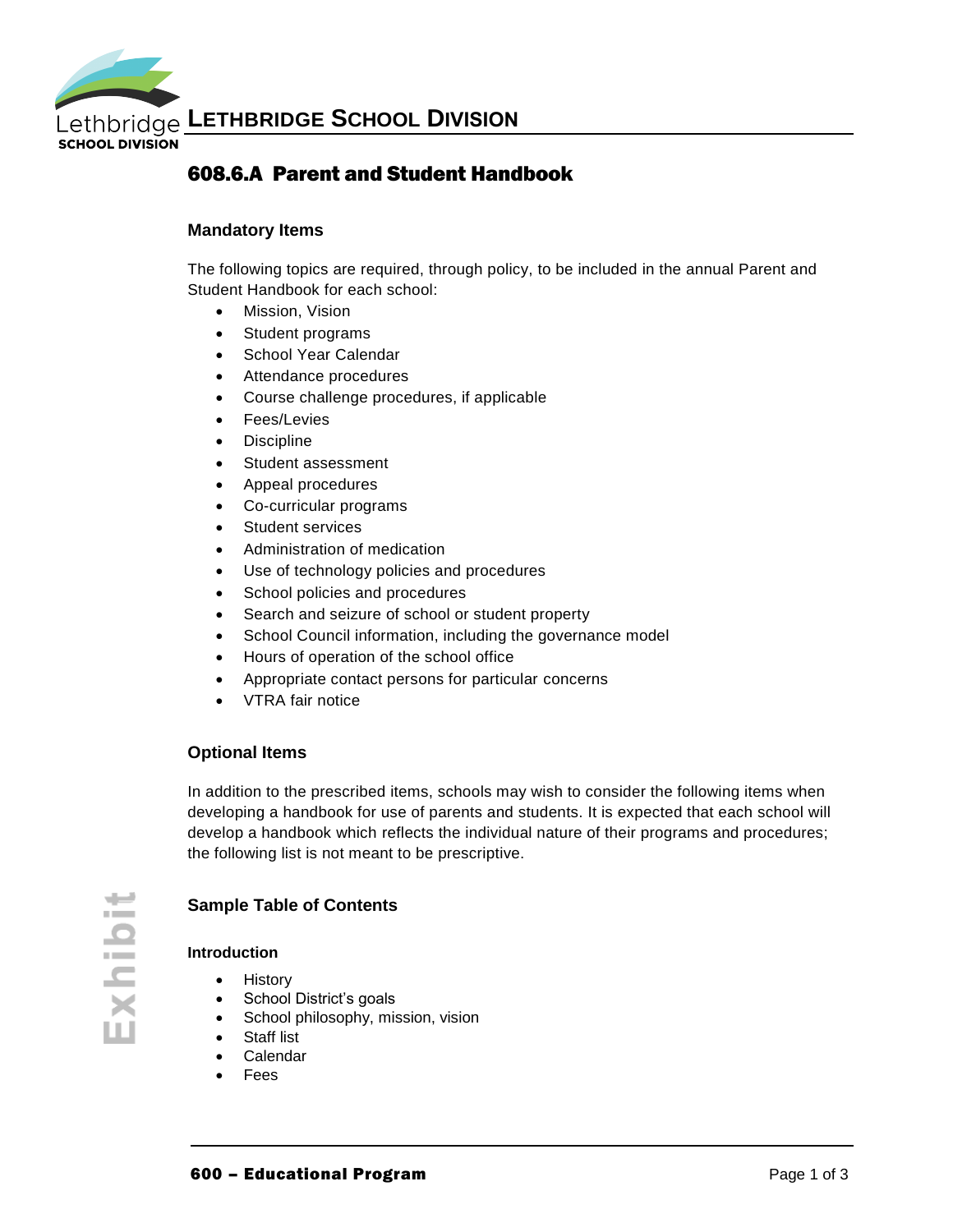

## 608.6.A Parent and Student Handbook, cont'd

#### **Curriculum**

- General
- Options
- Special programs
	- o Gifted
	- o Swimming/skating
	- o Theme V of the Health Program
	- o Field trips/outdoor education
- Assessment and reporting
- Promotion policy
- Course challenge procedures
- Course transfer procedures
- Appeal procedures
- Co-curricular programs
- Use of technology
- School supplies
- Gym clothing and footwear
- Awards

#### **Student Services**

- Counsellors/Advisors
- School Health Nurse and School Resource Officer
- Administration of medication/personal care
- Library
- Lockers
- Bussing
- Insurance
- Telephone
- Lunch room
- Lost and found

#### **Policies and Procedures**

- Attendance
- Announcements
- Student conduct and discipline
- Student dress
- Fire drill
- Registration
- Transfers/change of address
- Leaving school grounds
- Supervision
- School and District fees

س ÷ xhibi m